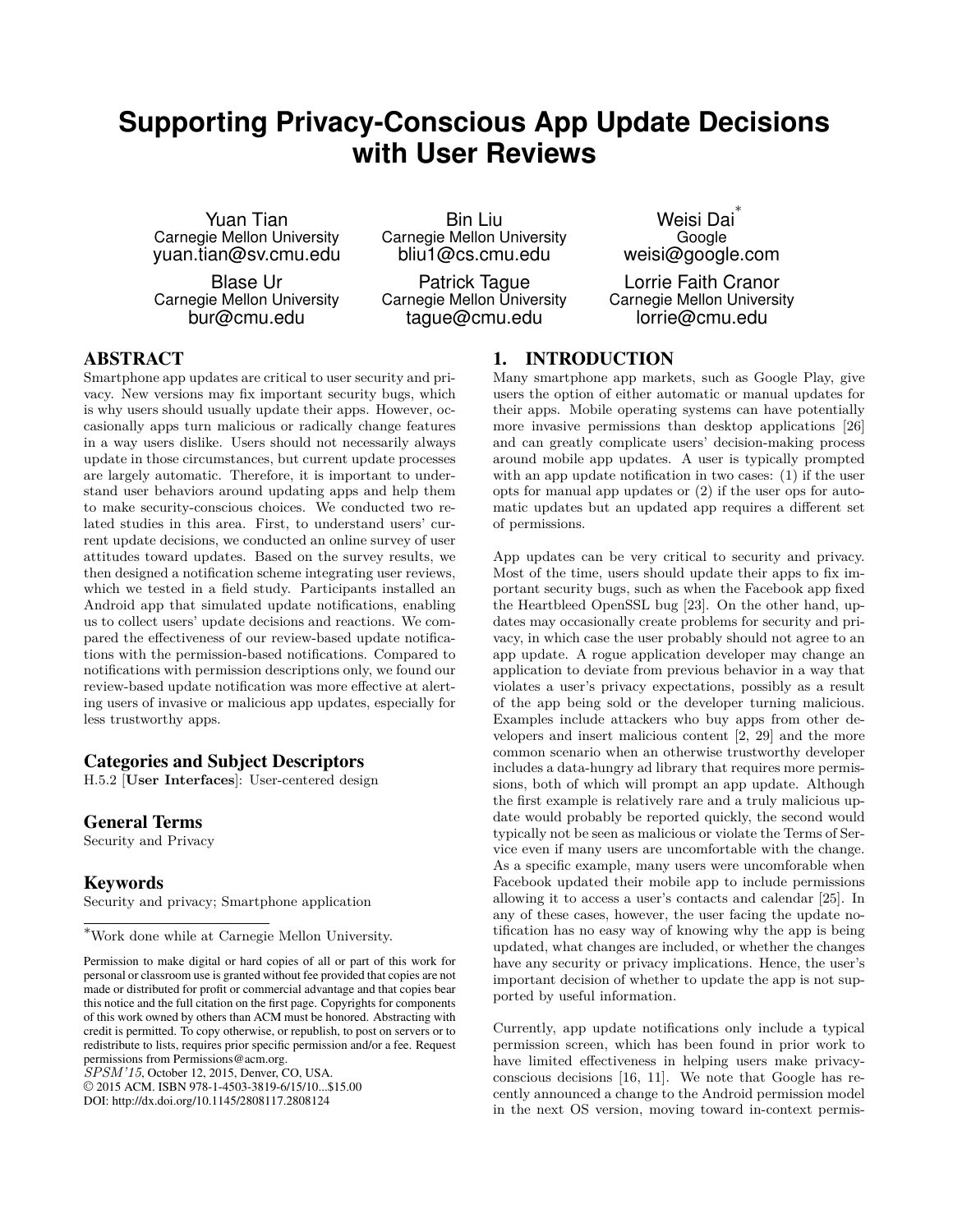sion prompts instead of one-time permission requests during installation. While this will undoubtedly help users make more privacy-conscious decisions about individual app actions, it does not address the problem of changes to app behavior due to updates. Even with the updated permission model, there are two primary issues. First, the effectiveness of permission prompts depends on how developers implement them – overly frequent prompts could become overwhelming, leading users to ignore them, or prompts without clear contextual meaning could be confusing. Second, users have more reason to trust an installed app that they've been using for a while, so they may be more willing to approve new permission prompts after an update.

Combining the various aspects of permissions and app updates, we see that users need to make a complicated decision about whether to update an app given only limited information about the implications of the update and whether the update will change functionality, permission usage (versus permission request), security features, and sensitive data collection. We thus see that app update management is an important problem in understanding security and privacy concerns in mobile devices. Moreover, we believe that it is essential to provide users with supporting information to help them make meaningful decisions regarding major or minor changes that may have significant security or privacy implications.

As a first important step toward these goals, we note that users' behaviors and opinions around update notifications are not well understood. Although previous work has explored user behavior at the time of app installation [\[11](#page-10-5)], we posit that users are much less careful about updates because they trust what they previously installed. Prior to installing an app with a desired functionality, users often search for various options and carefully compare features and potential privacy issues. Contrastingly, app updates are largely or completely automatic. Since the update process is quite different from app installation, we decided to conduct a user study to better understand how users manage and make decisions about app updates. In this study, we ask the following questions about user behavior and perception with respect to Android app updates.

- 1. Do users manage their app updates automatically or manually?
- 2. What information do users need or care about when updating an app?
- 3. Can app update notifications give users more useful information regarding an app's sensitive activities and thereby impact users' decision making?

Our initial survey included 300 participants and asked about users' experiences and understanding of the app update process. One of the outcomes of this survey was the idea that users could significantly benefit from hearing about the experiences of other users. We thus designed a modified update notification mechanism that includes crowdsourced update reviews from other users, providing a sort of collective intelligence that is independent of any information provided directly by the developer. We then ran a

96-participant field study to test our modified update notifications, which contained highly-rated negative reviews from other users in the app market. Our results show that the additional crowd-sourced information prompted more consideration and reaction from users, especially for less-trusted apps. While our results are based on Android's current permission model, we believe the value of the crowd-sourced review model will extend to Android's recently announced new permission model as well.

Toward the goal of improving the ability of users to make security- and privacy-conscious decisions in updating mobile apps, we make the following contributions

- *•* We perform the first study of how users make decisions in managing Android app updates, what factors impact users' decisions, and how these decisions could be better supported.
- *•* Based on our finding that most users consider managing updates a non-trivial task and would benefit from additional information, we propose a new update notification mechanism that displays crowd-sourced reviews of the updated app and perform a further user study with this approach.
- *•* Our field study demonstrates that integration of crowdsourced app reviews helps users make more securityand privacy-conscious app update decisions, especially for less-trusted apps.

The remainder of this paper is organized as follows. We first discuss current app update notifications on Android and present the overview for our survey and field study. We then explain our methodologies, followed by an analysis of the results of our survey and field study. After the analysis, we compare our study with related work. Finally, we discuss the implications of our results and propose guidelines for designing app update notifications.

# 2. ANDROID APP UPDATE NOTIFICATION SCHEMES

Currently, app update notifications are not standardized. Most update notification interfaces use new permissions to demonstrate that the update will enable the app to collect more information or provide additional functionality.

Google Play provides both manual and automatic app update management for the Android OS. Users have three options: update all apps manually, update automatically anytime (i.e., regardless of type of connectivity), or update automatically only via WiFi. In addition, users can choose manual updates for specific apps of interest, which will override the general setting. If a user chooses to update an app manually, a dialog will show the permissions requested by the app update, as illustrated in Figure [1.](#page-2-0) The user is asked to decide whether to accept the listed permissions and install the update. If a user chooses to update an app automatically, a dialog will only appear if the updated app requests additional permissions that were not requested by the installed version of the app.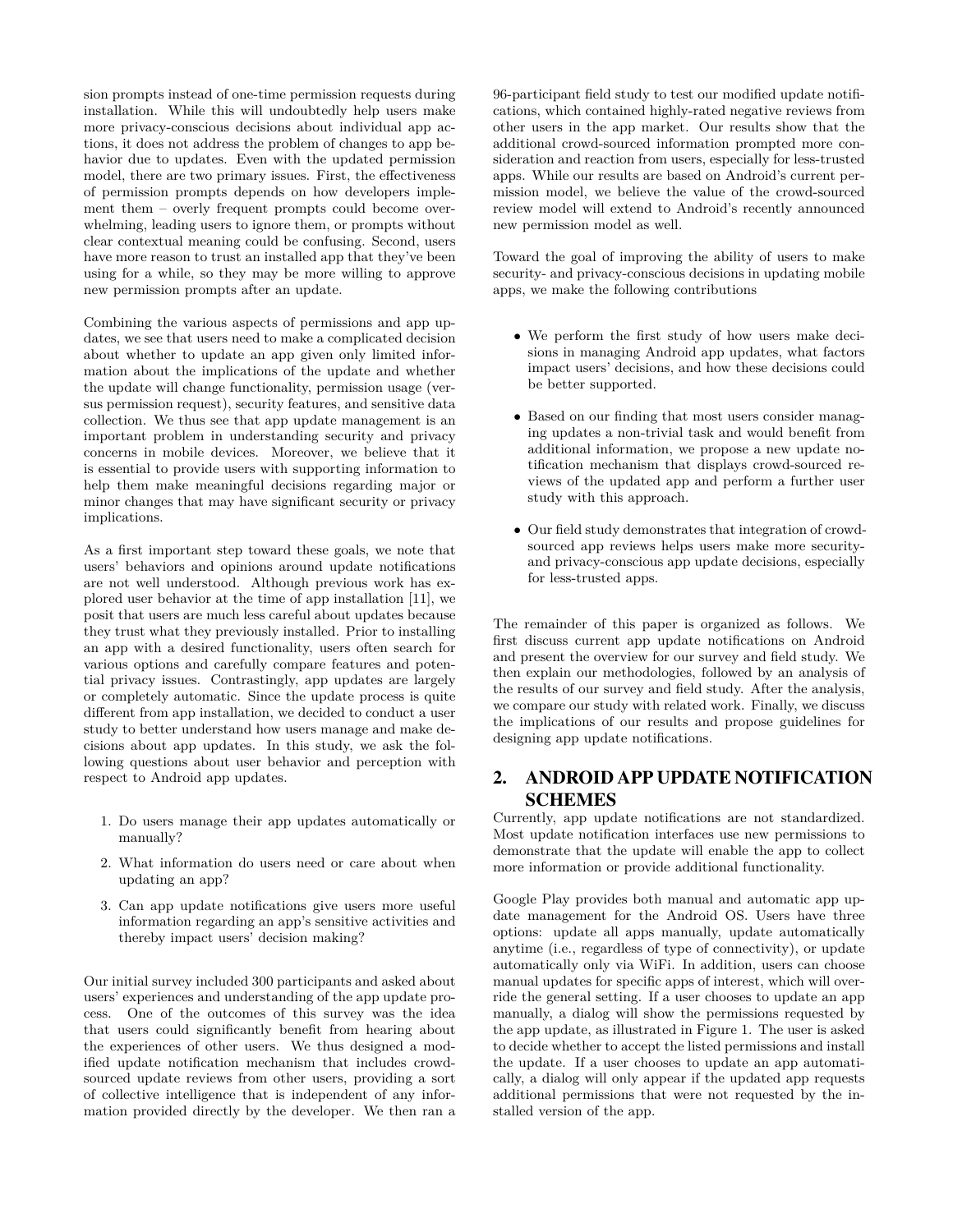

<span id="page-2-0"></span>**Figure 1: Google Play Update Notification, Version 4.1.1**

When the user installs an app, a similar dialog lists all permissions requested by the app. The difference between the update dialog and the installation notification is that additional permissions will be labeled as "NEW" in the update dialog, as illustrated in Figure [1.](#page-2-0) In June 2015, Google announced a change for future Android OS versions to use in-context permission prompts instead of a one-time permission request at install time [[13](#page-10-6)]. In the new model, the update notification only shows the new features, not the new permission requests. Our user studies were performed before the interface change, but we believe our ideas, experiments, and results apply in both settings for the following reasons. First, the new interface is still based on permissions. Thus, the limitations of permission-based notifications, such as users' lack of attention and understanding, are not mitigated. Second, our proposal of using review-based information can be combined with current in-context prompts to provide users with insights from experienced users.

### 3. RELATED WORK

Before going into the details of our user studies and proposed app update notification mechanism, we briefly describe related work in several relevant areas.

# 3.1 Android Permission and Privacy Information

Android platforms use permissions to organize and manage access to resources, such as location, contacts, SMS, and the camera. Apps need to declare permission requests in installation files. Some apps will update their permission requests with the installation of a new version. Previous work demonstrated that apps tend to get more permissions at installation than needed [[27,](#page-10-7) [11](#page-10-5)]. Requests for unnecessary permissions can also occur during app updates, which is perhaps less transparent to users [[17\]](#page-10-8). Wei et al. conducted a long-term study of the evolution and usage of Android permissions [\[27](#page-10-7)]. They found that popular apps tend to be over-privileged and request more permissions over time; additional permission requests are usually related to dangerous permissions. Felt et al. also studied over-privileged apps by analyzing their API calls [[11\]](#page-10-5).

Frank et al. studied common patterns of permission requirements for Android applications and found that permission requests are more diverse when compared to Facebook applications [\[12](#page-10-9)]. In addition, disreputable apps usually have different request patterns from apps which are more highly regarded. Thus, changes in permission requests might indicate behavioral changes in apps for Android platforms. Additionally, an attack on Android systems called the App Update Attack was studied by Tenenboim-Chekina et al. [[19\]](#page-10-10). Because app updates are a potential way to implant new security vulnerabilities and privacy data leaks, the study of these updates is crucial.

Android permission systems have failed to deliver enough information or to make the information presented understandable or usable [[22\]](#page-10-11). Chin et al. studied user confidence in Android's security and privacy. They found that users reported various concerns, some of which were due to misconceptions or misunderstandings [[8](#page-10-12)]. Though this work examines only the initial app installation, it also suggests that we should search for ways other than traditional Android permissions to notify users about app updates' security and privacy implications.

Kelley et al. proposed a novel framework that introduced rich privacy information into the process of app installations [[15](#page-10-13), [16](#page-10-4)]. In their studies, privacy information could help participants to choose apps with less over-privileging, which is easier to understand than permissions. Instead of directly analyzing the permissions, we propose the inclusion of user reviews to provide additional privacy information.

Amini et al. build a crowd-sourcing platform to evaluate app's privacy and find that the crowd get as accurate result as the experts [[3](#page-9-1)]. Their work is complementary to our proposal of using reviews for update notifications.

### 3.2 Update Behaviors

Update behavior for Android apps was first studied when Möller et al. analyzed the updates of one app on Google Play quantitatively [\[20](#page-10-14)]. They were the first to track how quickly users update one specific app developed by them. However, they did not track whether users set apps to update automatically or explain factors affecting users' decision making.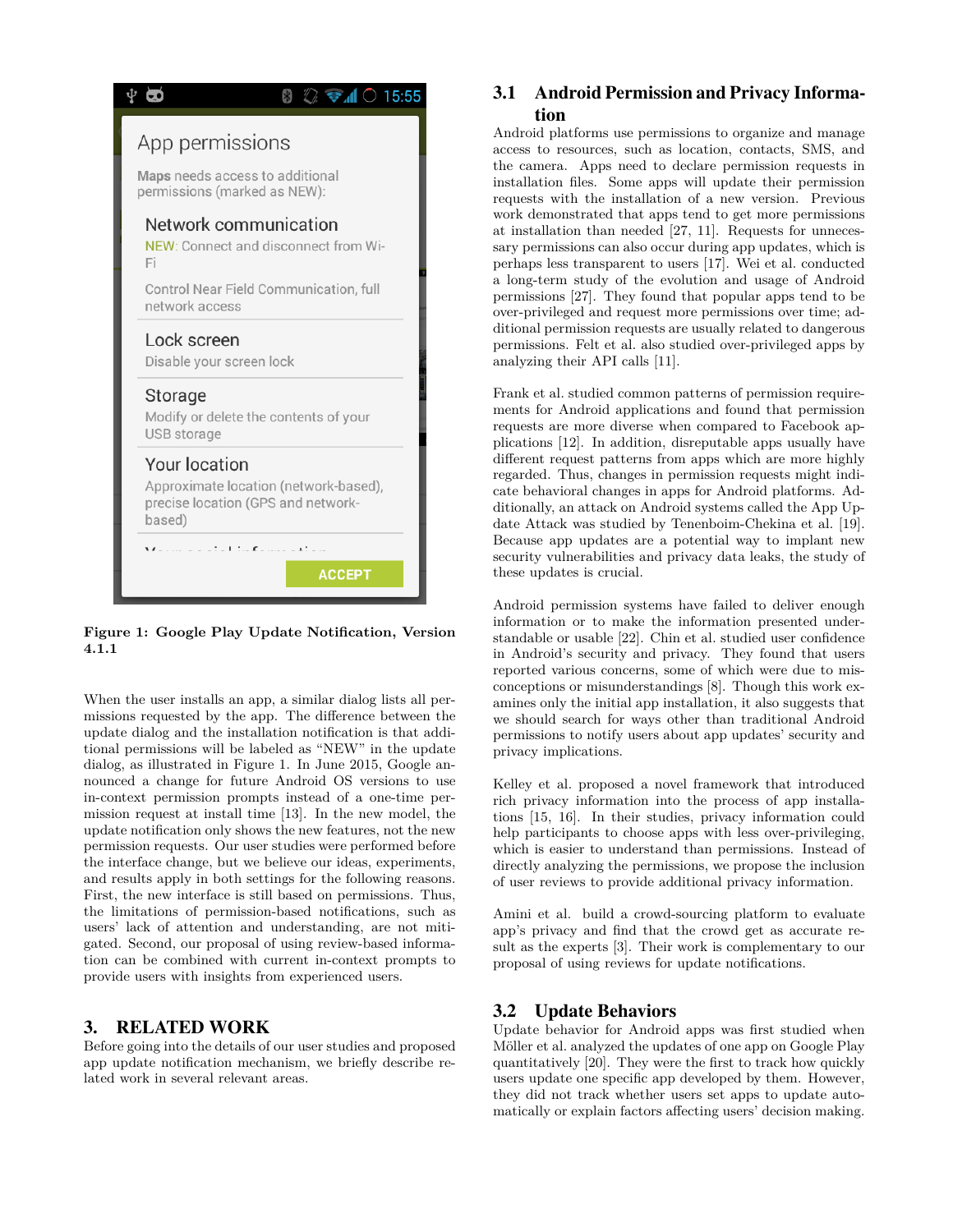In our project, we study app updates from a user's perspective. We try to understand users' concerns about updating and use this understanding to design a scheme that assists in making privacy-conscious update decisions. Vaniea et al. also looked into factors which prevent users from updating apps on a Windows platform [[26](#page-10-0)]. They discovered that changes in user interface and loss of functionality discourage app updating. Unlike Windows apps, which have full system privileges, Android apps can only access information if the corresponding permission is granted. Because of this, Windows users do not have to consider whether the app update might gain access to more information. Android users, however, have to be more aware of the impacts an update may have. We examine how Android users might be helped with the complicated update decision-making process.

### 3.3 Processing User Reviews

Hu and Liu did research on machine mining and summarizing customer reviews [[14\]](#page-10-15), while the essential problem of understanding the sentiment expressed in the reviews, was studied by Nasukawa and Yi [\[21](#page-10-16)]. These works are complementary to our paper, as these techniques could be helpful in designing effective approaches to choosing representative and trusted negative reviews. We could combine these techniques to find the most effective review automatically.

### 3.4 Using User Reviews and Community Ratings for Security Decisions

Besmer et al. did a between-subjects study for applying social navigation to access control policy configuration. Their work demonstrated that community reviews do impact user behavior if the visual presentation of the social navigation is strong enough [\[5](#page-9-2)]. Ayyavu et al. presented their work about integrating community ratings with heuristic analysis tools for web security [\[4\]](#page-9-3). They identify differences between heuristic analysis tools and methods based on community rating and resolve these conflicts. These previous papers presented the impact of user reviews for user security decisions.

Rader et al. found that some users visit forums and blogs to learn about how to make security decisions [[24\]](#page-10-17). Similarly, our survey discovered that some users check reviews before deciding to update. We design our review-based notification on this finding and prove that not only do users care about the reviews, but they are able to use them to make more privacy-aware decisions.

# 3.5 Security Warnings

Akhawe et al. did a field study on the effectiveness of security warnings in browsers [\[1](#page-9-4)], Egelman et al. investigated whether people will click through fishing warnings [[10\]](#page-10-18), and Bravo-Lillo et al. designed and tested user interfaces for security decisions [[7\]](#page-10-19). These researchers summarized the interface features which impact security decisions. Though their experiences are helpful for us in designing our user interface, we focus on the content of the notification. We apply our efforts here because notification content may trigger the users to react more securely.

### 4. STUDY OVERVIEW

Based on the Android app update models with options for users to update manually or automatically and building on the related work described above, we study Android app updates from a user's perspective by conducting two studies: a survey about update behaviors and attitudes and a field study to test different update interfaces.<sup>[1](#page-3-0)</sup> In our first user study, we conducted an online survey to understand how Android users update their apps and what they are aware of or care about during these updates. We asked them about their experiences with app updates to analyze their behavior patterns of updates and the efficacy of current notifications. We also analyzed the survey results to find potentially better designs of update notifications that fit users' mental models. Based on the data from our survey, we propose a new design for app update notifications that alerts users when a potential privacy risk is identified or expected. Because we note that a few users report that they would check reviews explicitly before update to help them make the decision, we include reviews of the update inside the notification. We tested our new design by conducting an online between-group experiment for simulated updates of two popular apps. We discuss design details and analyze the two studies in the following sections.

# 5. SURVEY OF APP UPDATE BEHAVIORS AND ATTITUDES

Understanding users' concerns and reactions during app updates is important to help them to make the best decision. Toward this goal, we designed and executed a user study. In what follows, we describe our survey methodology and summarize our results.

# 5.1 Methodology

Our online survey aims to understand how users update their Android apps and investigate what factors impact their decisions.

### *5.1.1 Design of Survey Questions*

In the survey, we asked the participants about their app update behavior. The 11-question survey asked about what information people expect in update notifications as well as the efficacy of Google Play's current notifications.

- *•* We asked users how they usually update apps and why they choose to update this way. Participants were provided with options such as, "Apps on my phone are updated automatically," "Apps on my phone are updated manually," and "I use different strategies in different cases." These questions provided us with insights about users' update behaviors and how users are involved in the app updates.
- *•* We asked participants to report their experiences with updating, particularly in what conditions they would choose not to update or they would regret updating. [Sample questions: "Have you ever chosen not to update an app? (If you dismiss the update notification screen without clicking 'Accept,' your app will not be updated)"; "Please recall some app(s), which you chose

<span id="page-3-0"></span><sup>&</sup>lt;sup>1</sup>The CMU IRB approved our human subjects experiments.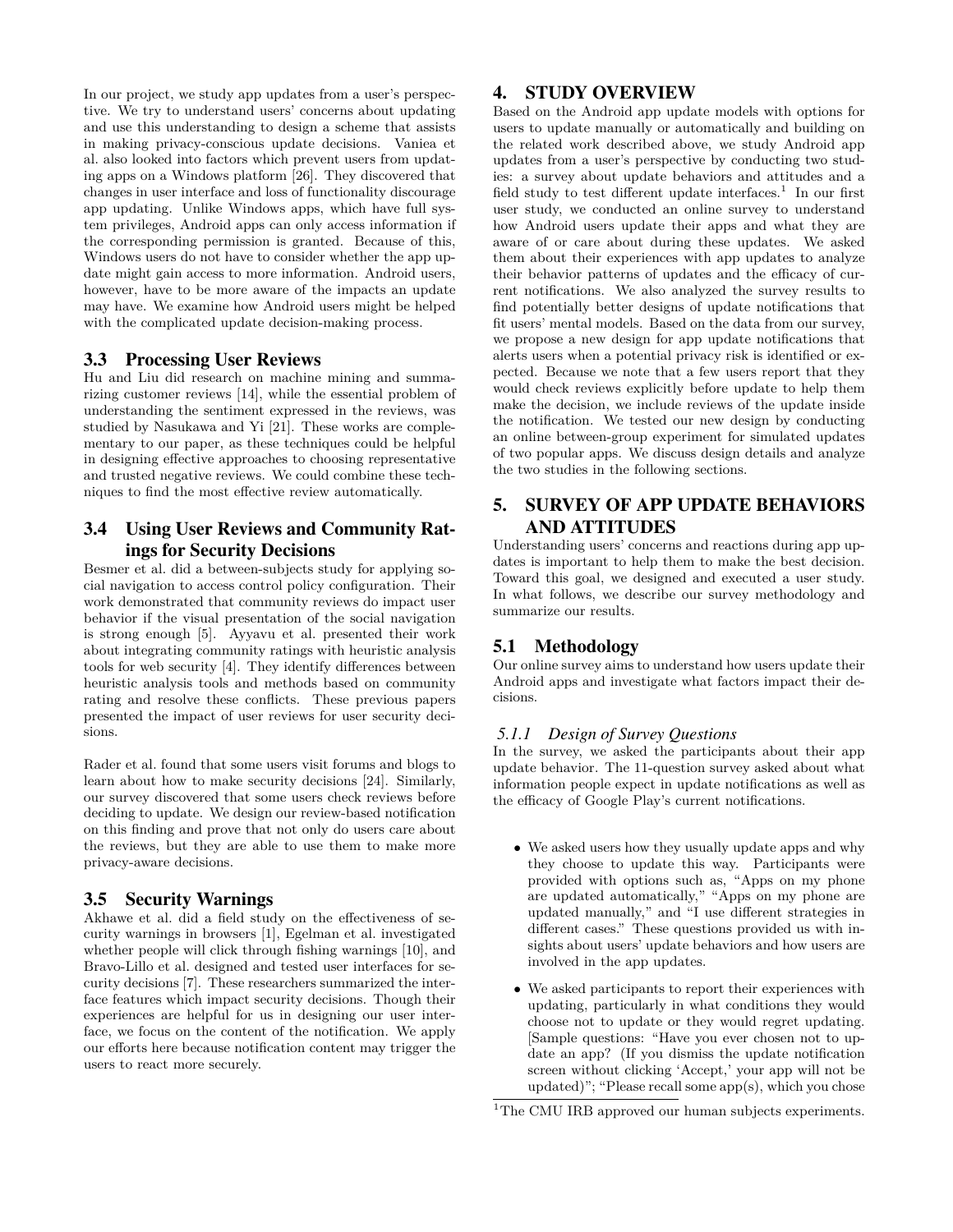not to update. (You may give the descriptions or categories of the apps if you do not want to disclose their names)"; "Please tell us about the app and why you chose not to update."] From these detailed user experiences, we are able to assess whether current update notifications are helpful and to assist with productive decision-making.

- We also asked what factors affect the decision to update an app. We provided seven factors (source/author of the app; popularity of the app; new features the app has; trustworthiness of the app; my usage of this app; new permission requests; why the app requested these new permissions) and five agreement degrees. These seven factors were chosen based on previous research on app installation as well as pilot tests. From these results, we gain insight into designing update schemes focused on important factors.
- *•* In addition to these survey questions about update decisions, we gathered demographic information about age, gender, education, and Android experience.

### *5.1.2 Survey Deployment*

In order to deploy our survey, we recruited participants from Amazon Mechanical Turk (MTurk) who satisfied the criteria below:

- 1. Located in the U.S.
- 2. MTurk HIT approval rate of 95% or greater
- 3. 18 years old or above
- 4. Literate in English
- 5. Minimum one month Android use with Google Play installation experience

We emphasized the five criteria in the first page of the survey and double-checked in survey questions to properly filter participants. For example, we asked about their personal information again to enforce the first three criteria automatically, and we asked users some open questions about their experiences with installing apps on Android to verify the last two criteria. Users who matched all of our criteira were invited to complete our survey. We paid \$0.20 to each survey participant, which took an average of 10 minutes to complete, and obtained 300 valid responses.

#### *5.1.3 Survey Data Analysis*

We asked both multiple-choice and open questions in the survey, and we analyzed these two categories of questions differently.

After we collected the results from MTurk, we first analyzed the answers of the multiple-choice questions such as whether they update automatically. We computed the percentages for each options to get insight about users' update behaviors and attitudes toward app update.

Then we coded the results of the open questions such as their experiences about updating to categorize different responses. The coding process was as follows. First, two researchers checked the answers separately and then produced their own code book that categorized responses into different categories. Then, they compared their code books, discussing the differences to decide the codes in the code book. For the two open questions "why refuse to update an app" and "why update apps manually," we developed code books with nine and seven codes respectively. After reaching agreement on the code book, the researchers independently performed two tasks: (a) summarizing of categories of participants' responses and (b) assignment of participants' responses to proposed categories. Next, where the coding agreement was low, another independent round of coding was performed. Finally, after the coding agreement became satisfactory, we analyzed the distributions of the different categories and summarized our findings.

#### *5.1.4 Limitations*

We iterated over several rounds to design the survey questions. However, users' data is still self-reported, which is necessarily subjective. To somewhat mitigate this subjectivity, we also performed a follow-up field study to get more objective results. For example, users didn't report "trust" as a major factor when they answered the survey questions, but participants in the field study demonstrated that "trust" is very important for them when making an update decision. The details are discussed in the field study section.

#### 5.2 Survey Results

Among the 300 participants from MTurk, 69.3% of them were male, 30.7% were female, 44.3% had a Bachelor degree or above, and the average age of the participants was 28.3  $(\sigma = 7.8).$ 

We found that many users are very involved in the app update process. According to their responses, 47*.*7% of survey participants update their apps automatically, 25*.*0% update their apps manually, and 25*.*0% update some apps manually and some apps automatically. 59*.*3% of the participants have ever chosen *not* to update an app, and 42*.*6% have regretted updating an app.

We analyzed the reported reasons for choosing an update strategy (agreement rate =  $93.5\%$ , Cohen's kappa =  $0.920$  $0.920$  $0.920$  [\[9](#page-10-20)])<sup>2</sup> and found leading reasons for manually updating all or some apps include the following.

- *•* Feel more control ("I like to have control over what happens with my phone.")
- *•* Only update certain apps ("This way I can pick the apps I want to update.")
- *•* Know more about the update ("So I can read about any changes in the app or what has been changed.")
- Address privacy concern ("I don't want to allow apps to take any information they want that I am not comfortable with.")

<span id="page-4-0"></span><sup>2</sup>Agreement rate is computed by comparing the percentage of two researchers put one object into the same category or the same sets of categories. Cohen's kappa is a more robust static to measure the inter-rater agreement since it considers the agreement occurring by chance [\[28](#page-10-21)].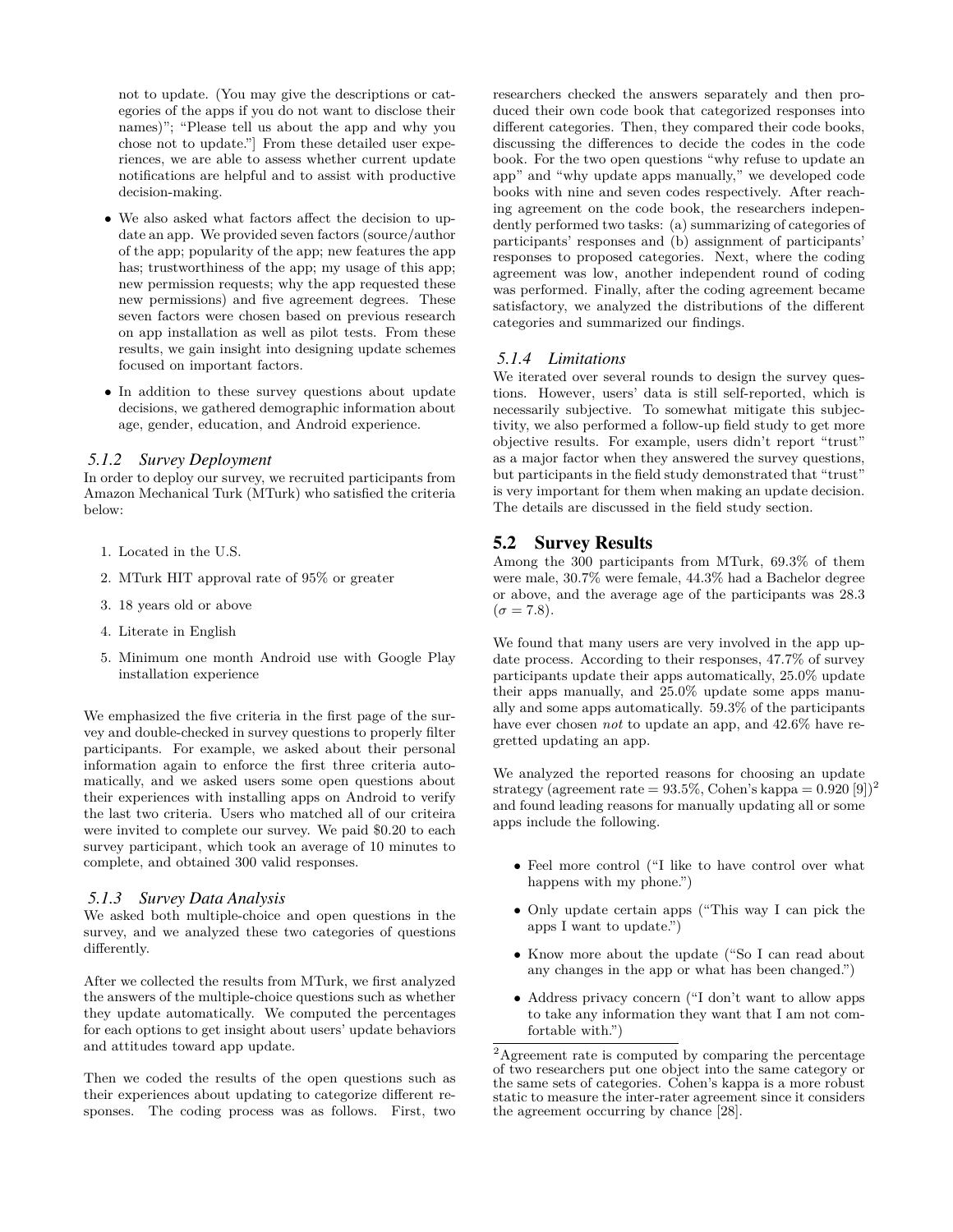<span id="page-5-0"></span>**Table 1: Reasons for manual app updates reported in the survey.**

| Reason                             | $#$ Participants |
|------------------------------------|------------------|
| Feel more control                  | 44               |
| Only update certain apps           | 38               |
| Phone limitations                  | 34               |
| Want to know more about the update | 29               |
| Privacy concern                    | 18               |
| I don't know & others              | 15               |
| I want to read the reviews         | $\mathcal{D}$    |

*•* Avoid phone limitation ("I don't always want to bog down how fast my device runs by having apps update automatically.")

A detailed account of these responses is shown in Table [1](#page-5-0). Our results demonstrate that users like to engage in decision making for app updating by being aware of updates and making decisions they think are reasonable. Most notably, many users stated that they prefer to wait to see reviews to know whether the update is worthwhile.

We found that the reported reasons for concerns about updating are very diverse. In order to understand the factors that were considered when making decisions about updating an app, we proposed a list of 7 factors that are potentially related. For each factor, participants were asked to provide a 5-point Likert scale rating [[18\]](#page-10-22) reflecting their concern about this factor when making the corresponding decision. Participants provided a broad range of ratings. Generally, the variation of their decisions is relatively high: 0.88 to 1*.*14 on a scale of *−*2 to 2. Users had quite diverse preferences on these factors. Anticipating this phenomenon, we also provided open questions for participants to recall their experiences regarding not updating an app.

59*.*0% of participants reported that they had chosen not to update an app, and 42.7% regretted some app updates. A follow-up open question addressing participants' reasons for not updating or regretting updating was provided. We also applied the two-researcher coding procedure to interpret and understand the responses to these other questions. The agreement of the coding results between the two researchers was already 88.7% (Cohen's kappa = 0*.*866). According to the coding results for reasons of not updating apps, privacy and permission-related concerns were among the most frequently mentioned (see Table [2](#page-5-1)), while concerns about changes in experience or functionality were related to the quality and service of the apps themselves. This implies that participants do care about privacy when considering whether or not to update an app. Interestingly, a considerable number of responses mentioned considering negative reviews from online or offline sources. This was consistent with our hypothesis that user reviews can be a substantial help in decision making.

When we analyzed reported reasons for regretting updating apps, we found that the most common reasons are worse functionality and user interface. Participants often complained about updates introducing bugs and bad user interfaces (see Table [3](#page-5-2)). They said things like, "My bank's app

<span id="page-5-1"></span>**Table 2: Top reported reasons of not updating an app in the survey.**

| Reason                                        | $#$ Participants |
|-----------------------------------------------|------------------|
| Functionality / Experience Changes            | 30               |
| Privacy Invasiveness / Information Collection | 30               |
| Not Using the App Any More or Often           | 26               |
| Unnecessary Permission Requests               | 18               |
| <b>Bad Reviews</b>                            | 14               |
| Cost (Data, Payment, Time, Space)             | 14               |
| Disfavoring the App                           |                  |
| No Reason / Necessity to Update               | 6                |
| Annoying Update Notices                       | 3                |

<span id="page-5-2"></span>**Table 3: Reasons for regret updating an app in the survey. Over the 128 users who reported that they regretted updating an app, 6 users did not provide a reason.**

| Reason                                       | $#$ Participants |
|----------------------------------------------|------------------|
| Update causes bugs, and worse functions      | 82               |
| Uncomfortable user interfaces                | 17               |
| <b>Bad Reviews</b>                           | 14               |
| Cost (Data, Payment, Time, Space)            | 14               |
| New version accesses more information        | 11               |
| Disfavoring the App                          |                  |
| Like the old version better                  | 6                |
| Update took up too much space / was too slow | 6                |

stopped working when I updated it. I couldn't use the mobile deposit for a couple months until they fixed it," "Perk App - they took away some of their best features," "I didn't like when they changed the Twitter interface," and "I regretted having updated my Facebook app because I had grown accustomed to the older version and having to get used to the new interface was inconvenient."

In comparison, seldom do users regret updating apps because of security and privacy. Only 11 participants reported that they realized that the apps were accessing more information or felt regret about updating the apps. As one participant reported, "some apps choose to change the information that they wish to access, sometimes this happens with apps that i *[sic]* have liked but now have no further use for, the perfect example would be Facebook and the way in which they want access to everything, this is no good and thus the app is no longer needed." This result suggests that most users are not be able to observe privacy problems with a new update before they install the update. Therefore, update notifications are the best opportunity for users to realize that the privacy feature of the update is not what they want.

When analyzing survey results, we found that although many users reported that they were concerned about privacy they may not be able to make informed choices. A few users even explicitly mentioned that they had to read reviews to help them understand the update.

# 6. FIELD STUDY OF APP UPDATE INTER-FACES

Our survey results suggest that reviews may help people decide whether or not to accept an app update. We would like to compare whether reviews, instead of automatically extracted permission requests, can be a better way to help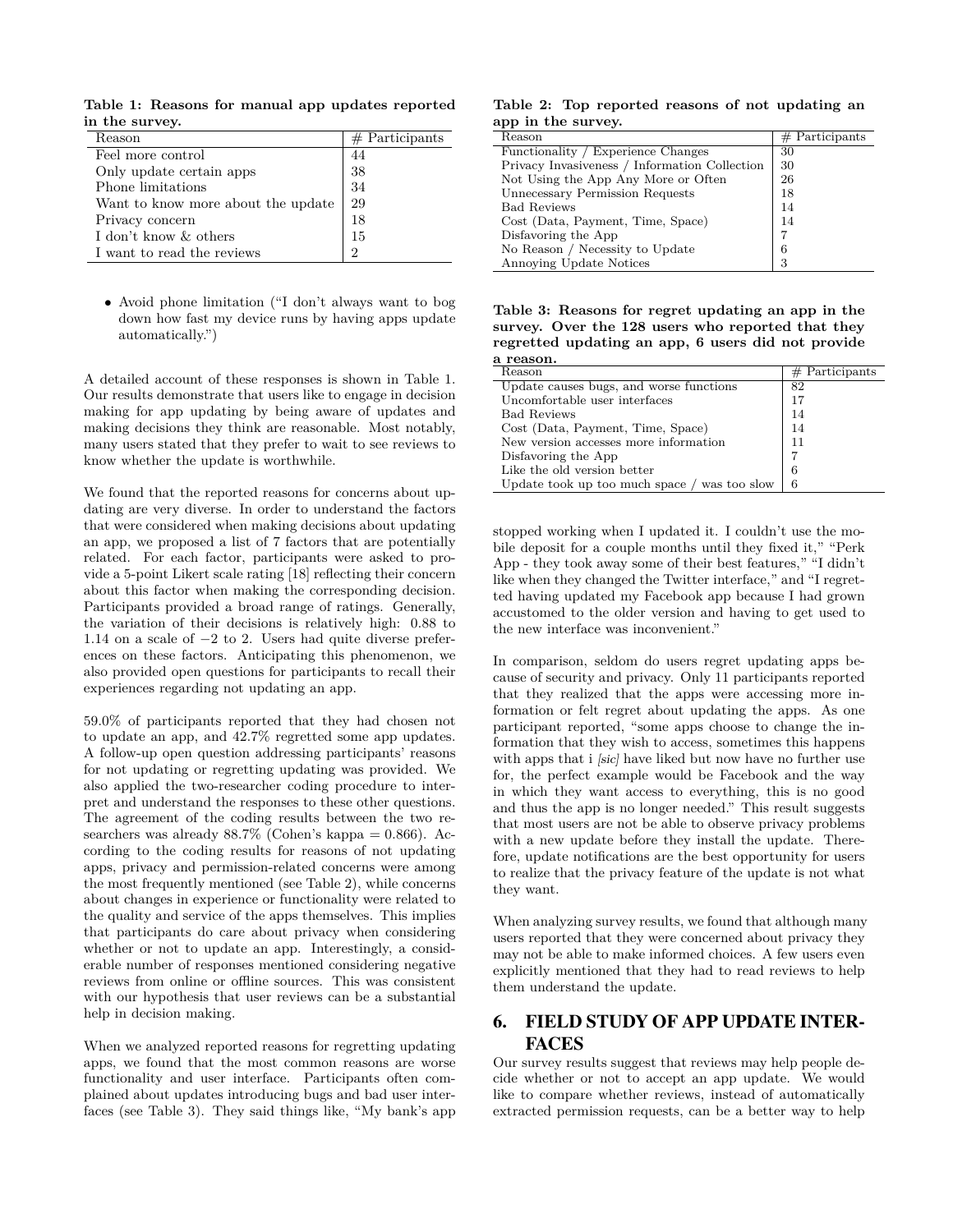**Table 4: Conditions for the decision making study.**

<span id="page-6-0"></span>

| CCS, Perms    | Candy Crush Saga, permission requests |
|---------------|---------------------------------------|
| CCS, Reviews  | Candy Crush Saga, negative reviews    |
| Maps, Perms   | Google Maps, permission requests      |
| Maps, Reviews | Google Maps, negative reviews         |

users make informed choices. We designed and implemented an Android app that simulates two different designs of update notification for Google Maps and Candy Crush in order to compare the effectiveness of them using a crowd-powered method.

#### 6.1 Methodology

We carried out a field study in which participants were shown different designs of update notifications. We collected participants' behaviors, including the amount of time they spent on each notification screen and their decision about whether or not to update the app.

#### *6.1.1 Design of field study*

We ran a screening survey on MTurk in which we selected only users of Android devices that ran Google Play. We also required that the participants should have installed Candy Crush Saga and Google Maps on their phones. Because our app will pop up update notifications for Candy Crush Saga or Google Maps. The reasons for choosing Candy Crush and Google Maps are two-fold: they are very popular apps and many users have both of them on their phones; they are at different trust levels so that we can test whether users' trust to apps can affect the update decisions. If a user matched our criteria, we sent out a link to our app and asked the participant to install it on their devices.

The participants were told that we were doing a study on the power usage of Candy Crush Saga when they downloaded the app. The app showed the current battery level, which made it looked like an authentic battery usage monitoring app. In fact, the app was used to show update notifications. The reasons why we pitched our app as a battery management app are that we don't want the users to change their update behaviors for the experiment and we needed the users to keep the app running on their phones. After about 12 hours, the app started to push simulated notifications of app updates to the notification area (Figure  $2(a)$ ), which looked like the notifications from Google Play. In this way we were able to simulate app update notifications on real devices and collect real response to the design.

After the user clicked on the notification, a dialog containing simulated update messages appeared. We designed this experiment as a between-group study with 4 conditions (Table [4](#page-6-0)) which is the combination of 2 different apps (Google Maps, Candy Crush Saga) and 2 different messages (permission requests, negative reviews). Depending on the condition a participant was randomly assigned to, they saw different messages. For example, a participant in the "CCS, Reviews" condition saw a negative review of the update for Candy Crush Saga (Figure [2\(b\)\)](#page-7-1), while a participant in the "Maps, Perms" condition saw messages about Google Maps requesting a new permission (Figure  $2(c)$ ). Note that the permission-based notification and the review-based notification were describing the same level of privacy invasion. For example, permission-based notification displayed that the update asked for "camera" permission and the review-based notification explained that the update can take pictures.

In the dialog they had 3 choices. They could either accept the update ("Yes"), decline the update ("No"), or choose to make a decision later ("Not now"). If they clicked on "Not now," in a few hours the notification would appear again in the notification area. If they chose either "Yes" or "No," they reached their last step in the study, in which we first showed them the debrief message about the update message being simulated, and then ask them why they made such a decision. Their final choice ("Yes" or "No"), with their explanation of the choice, was then encrypted and reported to our server. We also collected the number of times they clicked on "Not now," and the duration of their time staying on the dialog to understand how long they spent on reading the message and making the decision.

The "Not now" choice was only available in the first 2 appearances of the dialog. In the 3rd, the participants could only choose between "Yes" and "No."

#### *6.1.2 Data Analysis of the Field Study*

We correlated the decision results with different update notifications to check which notification triggered greater user reaction. We also collected and coded participants' decisionmaking reasons and recorded behavioral data such as how long users stayed on the notification.

We used statistical analysis to assess behavioral differences between notification conditions. First, we ran a logistic regression to build the model for the impact of review-based or permission-based notifications. We use the app name (Google Maps or Candy Crush Saga) and notification format (review or permission) as independent variables and the update decision (update or not update) as the dependent variable for the logistic regression. Then, we ran a *t*-test about stay time with "Yes" and "No" conditions for the update decision. We confirmed the relationship of longer time on notification screen and privacy-aware decisions. Another *t*-test was run on Candy Crush Saga looking at time differences between negative reviews and new permissions. The result further reinforced our analysis regarding time differences.

#### *6.1.3 Limitations*

We made the assumption that the reviews we chose were trusted and expressed their privacy concerns clearly. Though the notification might be misleading if the review is not correct, this type of assessment was outside the scope of this project. Finding representative negative reviews is another interesting problem. Natural language processing and crowd sourcing could be helpful in identifying review meaning and reputation when choosing representative reviews in the update notification.

A pervasive limitation of review-based schemes, ours included, is their inability to function without prior production of reviews. Researchers could work on automatically evaluating updates and producing initial reviews for the users.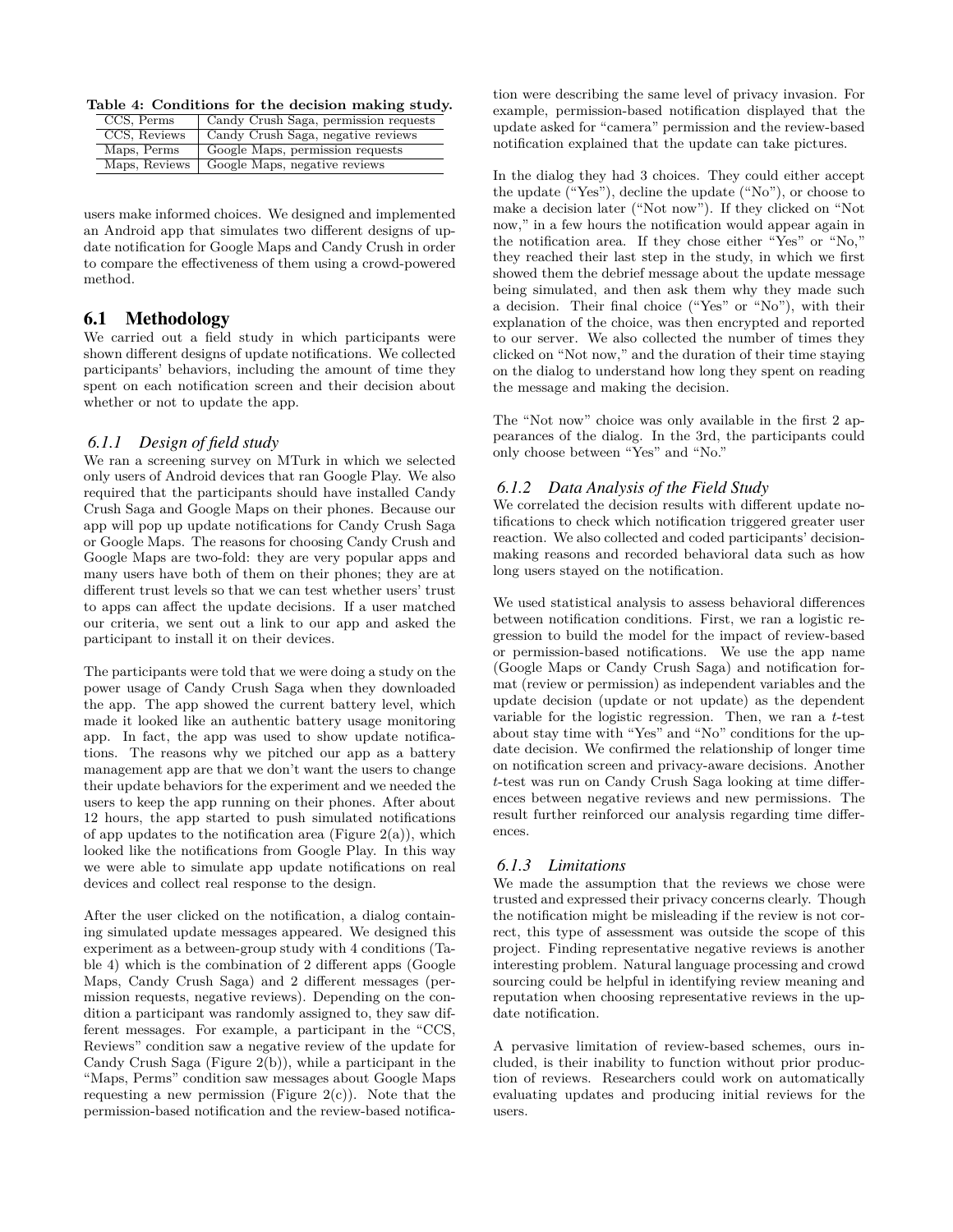<span id="page-7-0"></span>

**Figure 2: The simulated notification and message dialogs**

<span id="page-7-1"></span>The update notifications we displayed were not coming from the operating system, but we went to great lengths to copy the visual design of the standard Android interface. In fact, only one participant mentioned at any point in the study that our notification was not from Google Play.

Users might have fatigue if they see the update notifications frequently. This problem could be mitigated by adopting attractors such as animation and swipe that are proposed by Bravo-Lillo et al. [[6](#page-9-5)]

# 6.2 Results for the Update Decision Making Study

From March to May of 2014, we recruited participants on MTurk to install our app that simulates update notifications and collected update decisions from them. We got 736 valid responses from the MTurk screening survey, 411 of which opted to install our app and join the study. 194 participants actually download our app; 96 finished all the steps and provided us reasons of their update decisions. We had between 22 and 25 participants in each condition, and each of the 4 conditions had similar demography distributions.

Of the 96 participants who completed the study, the average age was 29.6 ( $\sigma = 6.9$ ), with 36 females and 60 males. Education and occupation were very diverse, ranging from unemployed to engineers, high school diplomas to graduate degrees.

After analyzing the results, we had the following observations:

*•* Negative reviews were better at informing users about privacy violations in app updates.

<span id="page-7-2"></span>

<span id="page-7-3"></span>**Figure 3: Results from the decision-making field study. "Not now" is not an option for the final decision so it's not presented here. Participants in the "Reviews" conditions tended to refuse updates more.**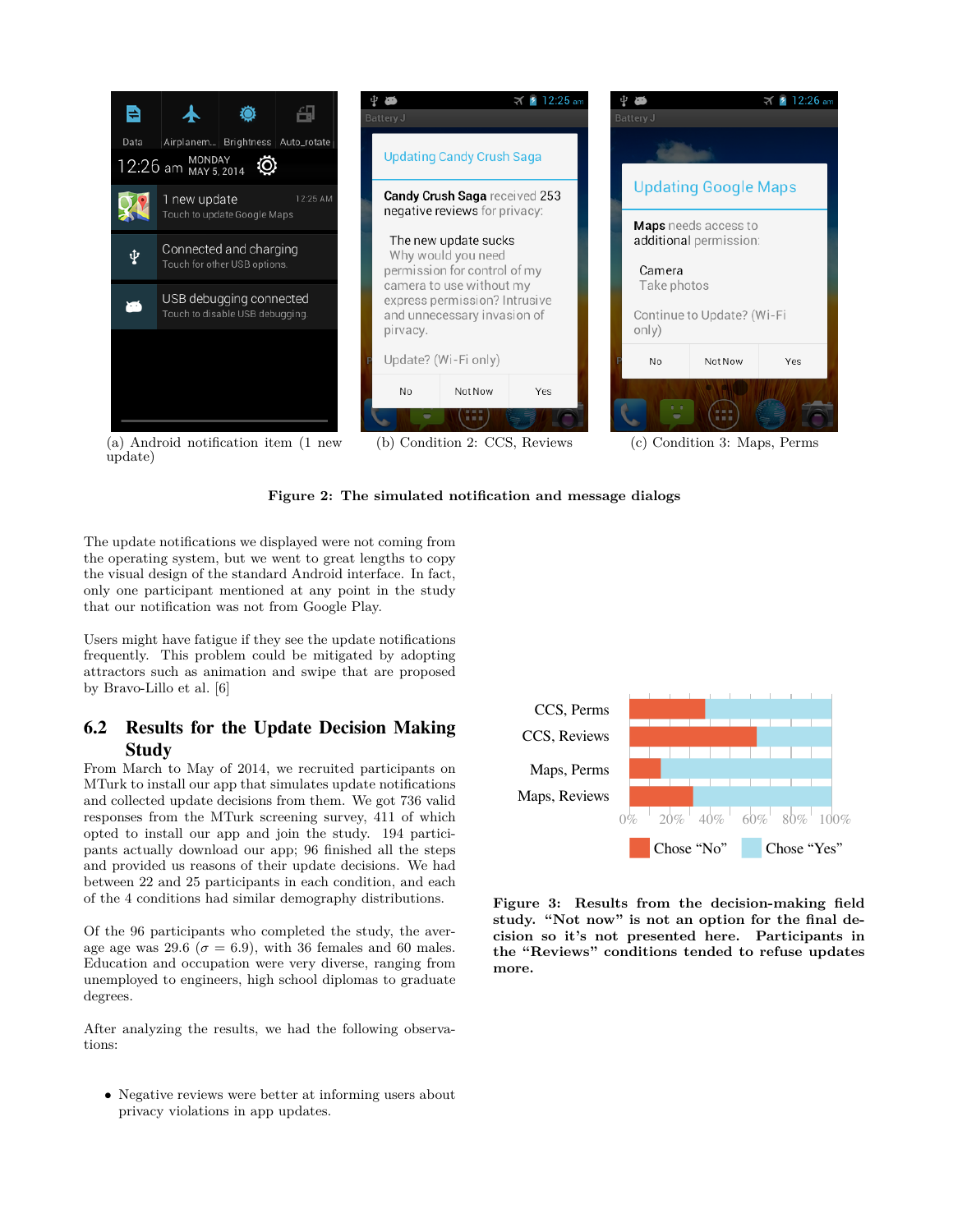- *•* The trustworthiness of an app was very important to users when making update decisions, which was different from self-reporting about decision factors in the online survey.
- *•* People who spent more time reading update notifications generally made better decisions from a privacy standpoint.
- *•* Participants spent more time when prompted with our negative review-base notification than with the existing notification that only indicates the new permissions to be included.

In the following sections, we discuss and analyze results for the between-subject study of app updates on Android phones. We first examine how decisions are affected by different update notifications and the reasons for users' responses. Then we talk about our analysis of update behaviors, such as time and decision patterning in the update decision process.

#### *6.2.1 Update Decisions: Results and Reasons*

Different update decisions under different notifications show that users react better to reviews than permissions. Users who saw negative reviews  $(47.3\%)$  tended to refuse app updates more than those who saw the new permission update notification  $(26.5\%)$ , (logistic regression,  $p < 0.03$ ) used by Google Play and other marketplaces. Also, users generally updated Google Maps (77*.*7%) more than Candy Crush Saga  $(49.0\%)$ , (logistic regression,  $p < 0.01$ ) because of their trust of Google Maps (indicated in reported reasons).

As illustrated in Figure [3](#page-7-3), 63% of people refused to update Candy Crush Saga when they were shown negative reviews, while only 37.5% of the users who were notified by new permissions refused the same update. Similarly, though users tended to update Google Maps more, the percentage that rejected updates when shown negative reviews (31.6%) was still around twice the percentage who rejected updates when shown the new permissions (15.4%).

Our analysis of users' update reasoning also supported the conclusion that people were more alarmed by negative reviews about privacy than by new permissions to access sensitive data.

We coded 96 participant responses regarding update decisions, finding that the leading reason to *not* update was having read negative reviews for privacy about the update (19 times), while other factors such as sensitive permissions (9 times) and phone limits (8 times) were referenced much less frequently.

For details about user responses when choosing not to update, we list a few representative quotations from them about the usefulness of the negative privacy reviews. Seven users reported that they did not want to try things that other users had negative thoughts about. For example, *p*<sup>1</sup> said "The pop up showed a negative review where someone said the app update asked for permission for use their camera. I didnt want that either, so I said no" and  $p_2$  mentioned "Too many negative reviews; if that many people



#### <span id="page-8-0"></span>**Figure 4: Reasons for updating the app in the decision making study**

had negative thoughts and feelings about it, its probably not something I want to try." Twelve users claimed that reviews helped them to identify the privacy problem with the update. For example,  $p_3$  reported that "The negative comment about it wanting to access my camera for it to update was suspicious."  $p_4$  told us that "lots of bad reviews. the review you showed says it needs to use my camera I don't see any need for that." Finally,  $p_5$  claimed that "Privacy is very important to me and being able to enter to my personal data I will not except. the negative reviews helped take me the decision."

On the other hand, the major reasons people chose to update were their trust of the application or their desire to keep things up to date (reported by 37 participants) (Figure [4](#page-8-0)). The data also indicates that users' greater willingness to update Google Maps over Candy Crush Saga is primarily based on the trust of the application. Although trust was not reported as a major factor for update decisions in the online survey, it played a very important role in update decisions. For example, 16 participants reported their trust in Google Maps and 2 reported their trust in Candy Crush Saga when they decided to update the app.

Typically, some users always keep their apps up to date. For example,  $p_6$  reported "I chose yes because I like to keep all of my apps updated." This phenomenon suggests that many users are not conscientious about the potential privacy risks in app update.

There are also many users who update apps because they trust the app. For example,  $p_7$  said that "I trust Google products, especially maps, plus they run my Android software," and  $p_8$  mentioned "updating is what I would expect to do. I said because I trusted Google maps."

Interestingly, some users have misunderstandings about permissions. For example,  $p_9$  was confused that the update actually required more permissions: "It looked like they were removing camera permissions. So I would like that."

#### *6.2.2 Update Behavior Patterns*

We also collected users' behavior patterns during the update process to better understand their attitudes and behaviors. These reported behaviors also demonstrate that participants pay more attention to review-based notification than permission-based notification.

We recorded the time they stayed on the notification dialog and noted the times they select "not now" before making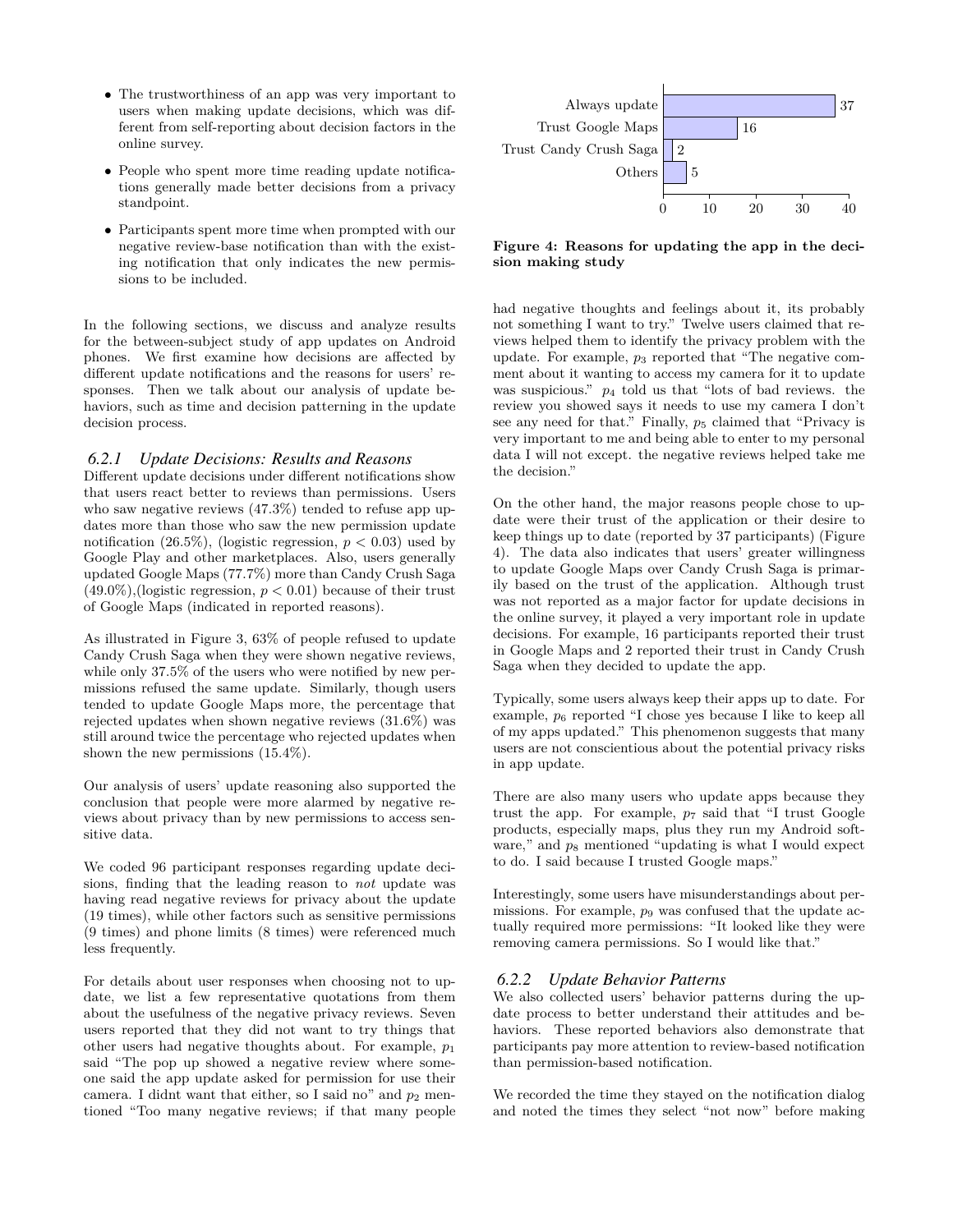a final decision. However, we revised the app and ran the experiment iteratively and only included the record of time users stayed on the notification dialog in later versions of our app. After removing the outliers, we had 27 valid user records.

Using staying time as a representation of people's attention, we could record the time people spent reading update notifications and compare different levels of attention in different cases. Specifically, the app recorded the elapsed time between the appearance of the dialog box and the choice of "Yes," "No," or "Not now."

After analyzing behavior patterns according to different conditions and decisions, we found some interesting correlations in the relationships between attention, notifications, and decisions. Firstly, when people made the decision not to update the app, they tended to stay longer at the notification interface (mean  $= 25.2$  s, median  $= 13.0$  s), compared to when they decided to update (mean  $= 6.5$  s, me $dian = 5.0$  s). Also, participants who saw negative reviews spent more time reviewing the notice than participants who saw the permissions screen ( $t$ -test,  $p = 0.0286$ ). Participants who saw Candy Crush Saga reviews spent a median of 13 s (mean = 20 s,  $\sigma$  = 19.50 s), where the permissions screen garnered a median of only 5 s (mean  $= 5.90$  s,  $\sigma = 3.69$  s).

Using Candy Crush Saga, negative review notifications produced a significantly longer read time than the permissions notification. However, the time difference between the review notification and permissions screen in Google Maps was much less pronounced.

### 7. IMPLICATIONS AND DESIGN RECOM-MENDATIONS

Our study demonstrates that though many users do care about privacy, they fail to make informed update decisions with traditional permission-based notifications. This may be because many users misunderstand or ignore permissionbased notifications. One user, for example, told us that he thought the camera permissions were being removed when he read the notification in its traditional format. Such misunderstandings also imply that app updating is a complicated process involving both the addition and removal of various features. Users often struggle to decipher, and therefore tend to ignore, traditional notifications. When most users viewed traditional notifications, they either did not notice permissions or they misunderstood the permission model. We believe that Google's recently proposed in-context permission system does not resolve these complications for two primary reasons. First, it is up to developers to present permission requests at the best time, and, second, many users will blindly approve permission requests with overly technical descriptions. We further believe that our proposal of including crowd-sourced reviews into the update notification still provides useful information under this new permission model.

Many users reported that they always updated all their apps. This might not always be a good practice for security and privacy considering the potential invasiveness of malicious app updates. This phenomenon implies that the scheme used for updating should not be the same as the scheme

used for installation because users appear to pay less attention during updates. The new interface design should pressure users to pay more attention to updates by displaying reviews or, at the very least, by adding one more click before the update.

We also notice that many users update apps because of their trust in the apps. This finding could guide the future design of update notifications in two ways. First, the notification screen must clearly and accurately indicate the identity of the app developer. Second, the notification screen must warn the user that even apps you trust could also cause privacy problems when they ask for more permissions.

Our experiences studying update behaviors demonstrate the power of reviews for app update management. We learned that assisting users with the complicated task of app updates requires a notification that is clear and easy to understand. Currently, we only tested the effect of negative reviews for privacy, and the initial results were very promising. In the future, researchers could experiments with mixed reviews (positive and negative) or extend to reviews about other features such functionality and interfaces.

# 8. CONCLUSION

Through our online survey of users' attitudes towards app updates and field study of users' decisions about app updates, we acquired a better understanding of their attitudes and behaviors. The results show that privacy invasion is one of the most frequently cited reasons for not updating an app. When compared to the traditional permission-based notifications, our proposed review-based notifications were significantly more effective at catching the attention of users, leading them to make more privacy-protective decisions. These results provide insight for the future design of app update notifications by including peer reviews to help users identify potentially invasive app updates.

### 9. ACKNOWLEDGEMENT

We would like to thank Jaeyeon Jung (Microsoft Research), Lujo Bauer (Carnegie Mellon University), and Cici Zhao (Duke University; now at Amazon.com) for their suggestions and help.

#### 10. REFERENCES

- <span id="page-9-4"></span>[1] D. Akhawe and A. P. Felt. Alice in warningland: A large-scale field study of browser security warning effectiveness. In *Proc. USENIX Security*, 2013.
- <span id="page-9-0"></span>[2] R. Amadeo. Adware vendors buy Chrome Extensions to send ad- and malware-filled updates. *Ars Technica*, January 2014.
- <span id="page-9-1"></span>[3] S. Amini, J. Lin, J. I. Hong, J. Lindqvist, and J. Zhang. Mobile application evaluation using automation and crowdsourcing. 2013.
- <span id="page-9-3"></span>[4] P. Ayyavu and C. Jensen. Integrating user feedback with heuristic security and privacy management systems. In *Proc. CHI*, 2011.
- <span id="page-9-2"></span>[5] A. Besmer, J. Watson, and H. R. Lipford. The impact of social navigation on privacy policy configuration. In *Proc. SOUPS*, 2010.
- <span id="page-9-5"></span>[6] C. Bravo-Lillo, L. Cranor, S. Komanduri, S. Schechter, and M. Sleeper. Harder to ignore? Revisiting pop-up